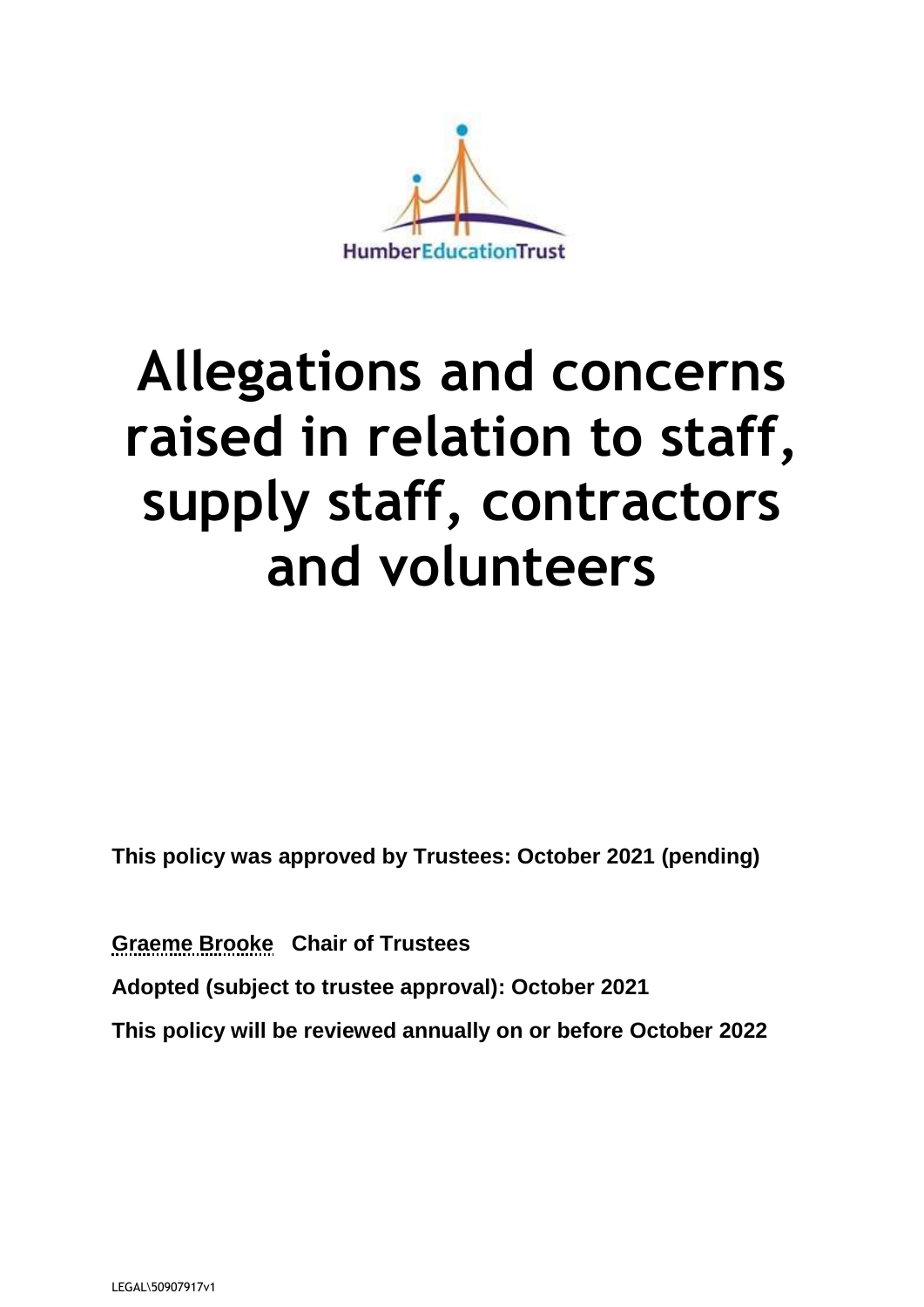## **1 Introduction**

- 1.1 The Trust takes the safeguarding of its pupils very seriously and we recognise that it is extremely important that any allegation made against a member of staff, supply staff, contractors or volunteer is managed quickly and effectively. It is also important that low safeguarding concerns are recognised and reported so behaviours can be appropriately managed.
- 1.2 This policy sets out how the Trust will manage allegations and low level concerns raised in relation to a member of staff, supply staff, contractors or volunteers at our school. It meets the requirements of the Department for Education statutory guidance for managing allegations set out in Part 4 of Keeping Children Safe in Education 2021.
- 1.3 This policy is set out in two parts. The first part deals with allegations made against members of staff, including supply staff, contractors or volunteers. The second part deals with low level concerns raised in relation to members of staff, including supply staff, contractors or volunteers.

## **2 Part One: Managing allegations made against members of staff, supply staff, contractors or volunteers**

- 2.1 This part of the policy will be followed when managing such allegations and may be adapted to each case as required. Whilst it will be used in all cases, Part 4 of Keeping Children Safe in Education 2021 requires that it is followed in any case where it is suspected or alleged that a member of staff, including agency staff, or a volunteer has:
	- behaved in a way that has harmed a child or may have harmed a child (see our child protection and safeguarding policy [\(https://www.humbereducationtrust.co.uk/policies/](https://www.humbereducationtrust.co.uk/policies/) for what we mean by 'harm');
	- possibly committed a criminal offence against or related to a child; or
	- behaved towards a child or children in a way that indicates he or she may pose a risk of harm to children.
	- behaved or may have behaved in a way that indicates they may not be suitable to work with children
- 2.2 The fourth bullet point above includes behaviour that may have happened outside of Trust that might make an individual unsuitable to work with children. This is known as transferable risk.
- 2.3 This policy will be used alongside our complaints policy and child protection and safeguarding policy, both of which can be accessed here <https://www.humbereducationtrust.co.uk/policies/>.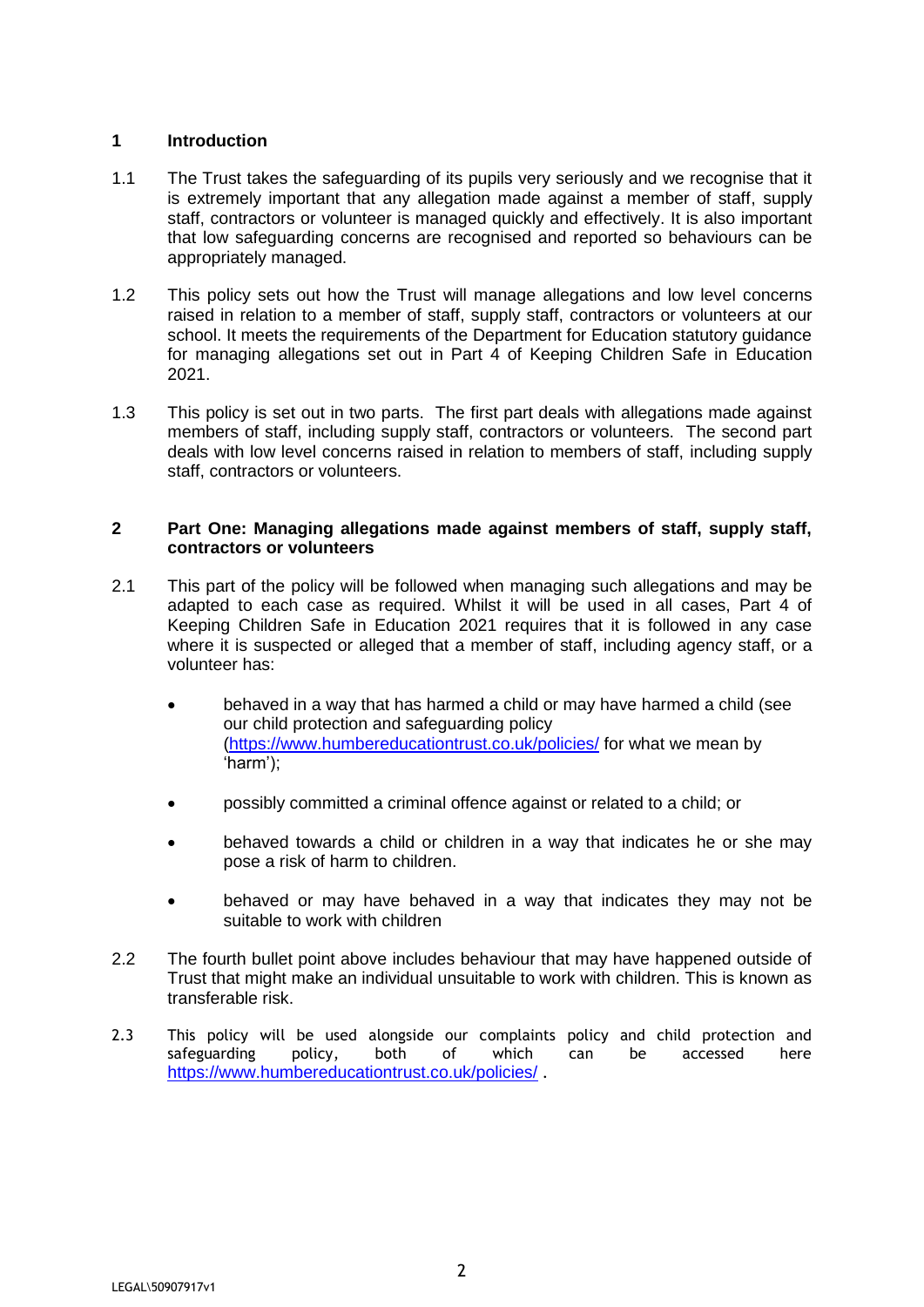## **3 Reporting an allegation**

- 3.1 The safety and welfare of our pupils is of paramount importance and so all staff must report their allegations immediately.
- 3.2 Allegations made against a member of staff, supply staff, contractors or a volunteer should be reported to the Principal/Head Teacher. Allegations involving the Principal/Head Teacher (and CEO) should be reported to the Chair of Governors/Trustees. The Principal/Head Teacher or Chair of Governors (Trustees in the case of the CEO) (as appropriate) will then contact the local authority designated officer (LADO). The Principal/Head Teacher/CEO/Deputy CEO/Trustees will then act as the case manager.
- 3.3 When an allegation is made the Principal/Head Teacher/CEO/Deputy CEO/Trustees will consider two aspects:
	- 3.3.1 looking after the welfare of the child; and
	- 3.3.2 investigating and supporting the person subject to the allegation
- 3.4 In each case, the Principal/Head Teacher/CEO/Deputy CEO/Trustees will:
	- 3.4.1 apply common sense and judgement;
	- 3.4.2 deal with allegations quickly, fairly and consistently; and
	- 3.4.3 provide effective protection for the child and support the person subject to the allegation.
- 3.5 Before contacting the LADO, Principal/Head Teacher/CEO/Deputy CEO/Trustees will conduct basic enquiries to establish the facts to help determine whether there is any foundation to the allegation. The Principal/Head Teacher/CEO/Deputy CEO/Trustees will contact the LADO and an initial discussion will take place to consider the nature. content and context of the allegation and agree a course of action. The Trust Designated Safeguarding Lead may also be involved in this discussion. This discussion may include that:
	- no further action is required; or
	- more information is required to determine a course of action; or
	- a strategy discussion should take place; or
	- police or social care should be involved.
- 3.6 The school will share relevant information with the LADO about the allegation, the child, and the person against whom the allegation has been made. If it is decided that a strategy discussion should take place, then the school will always attend that meeting. Representatives from other agencies such as health, social care and police may also be invited to the meeting.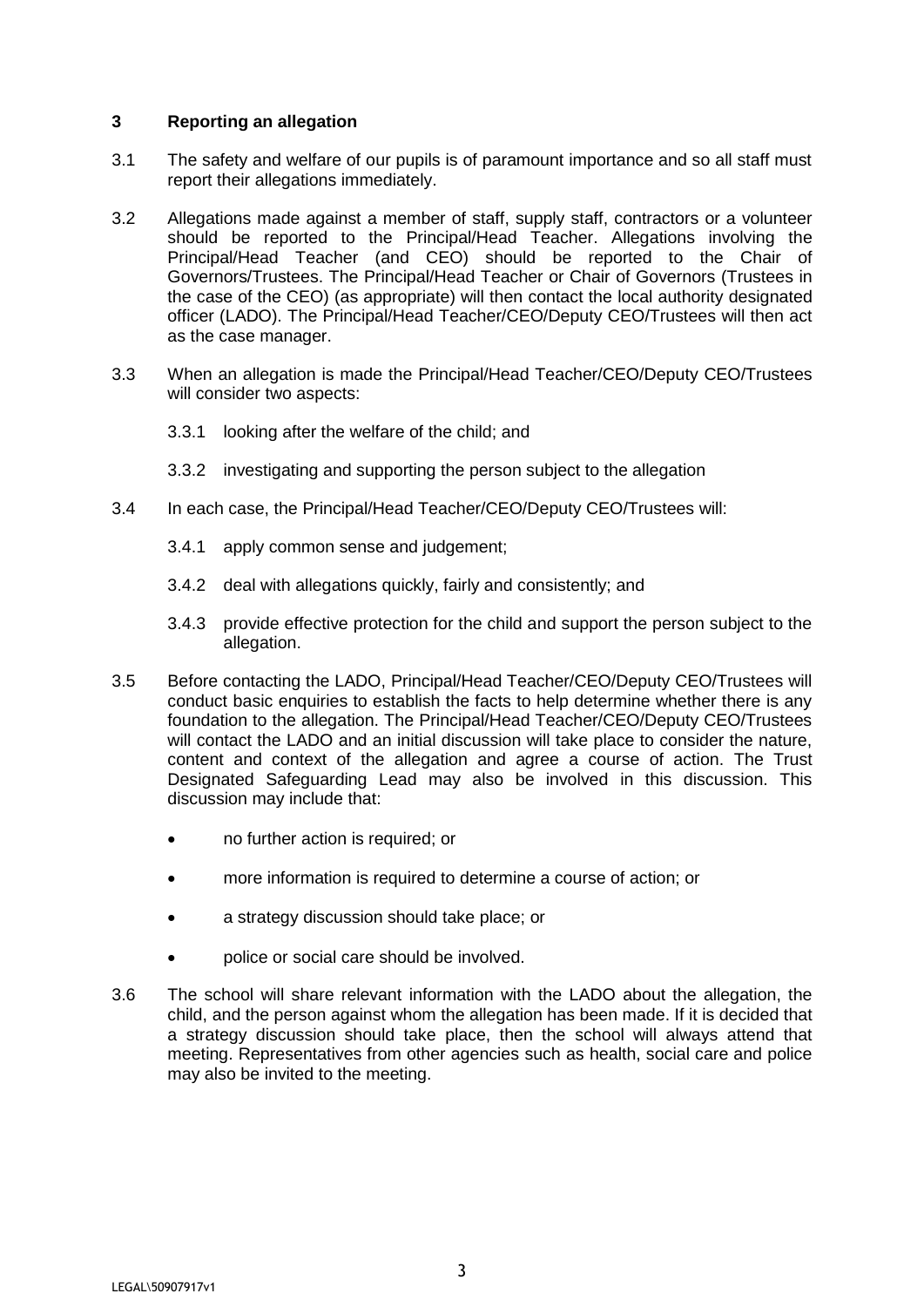## **4 Investigating an allegation**

- 4.1 An investigation into the allegation should normally be undertaken by a senior member of staff at our Trust. Where no suitable staff are available or the nature or complexity of the allegation requires it, the Trust may appoint an independent investigator.
- 4.2 When determining the outcome of an investigation Part 4 of Keeping Children Safe in Education 2021 states that the following definitions should be used when determining the outcome of the investigation:
	- 4.2.1 **Substantiated:** there is sufficient evidence to prove the allegation
	- 4.2.2 **Malicious**: there is sufficient evidence to disprove the allegation and there has been a deliberate act to deceive or cause harm to the person subject to the allegation
	- 4.2.3 **False:** there is sufficient evidence to disprove the allegation
	- 4.2.4 **Unsubstantiated**: there is insufficient evidence to either prove or disprove the allegation. The term, therefore, does not imply guilt or innocence
	- 4.2.5 **Unfounded**: to reflect cases where there is no evidence or proper basis which supports the allegation being made
- 4.3 In no circumstances would Trust cease to use a member of supply staff due to safeguarding concerns without finding out the facts and liaising with the LADO to determine a suitable outcome. Whilst Trust is not the employer of supply teachers, we will ensure allegations are dealt with properly and involve the supply staff agency in the process.

## **5 Supporting those involved**

## **5.1 Parents/carers of the child(ren) involved**

- 5.1.1 Parents or carers of the child involved will be told about the allegation if they do not already know of it. Where a strategy discussion is required, or police or children's social care need to be involved, the school will not tell the parents or carers until it has been agreed with those agencies what information can be shared.
- 5.1.2 The school will keep parents or carers informed about the progress of the investigation. Where there is no criminal prosecution the school will tell parents or carers the outcome of the investigation. The deliberations of any disciplinary hearing, and the information taken into account in reaching a decision, will not normally be disclosed but the parents or carers of the child will usually be told the outcome **in confidence**.

## **5.2 The member of staff or volunteer**

5.2.1 The school has a duty of care to its employees and will act to minimise the stress inherent in the investigation process.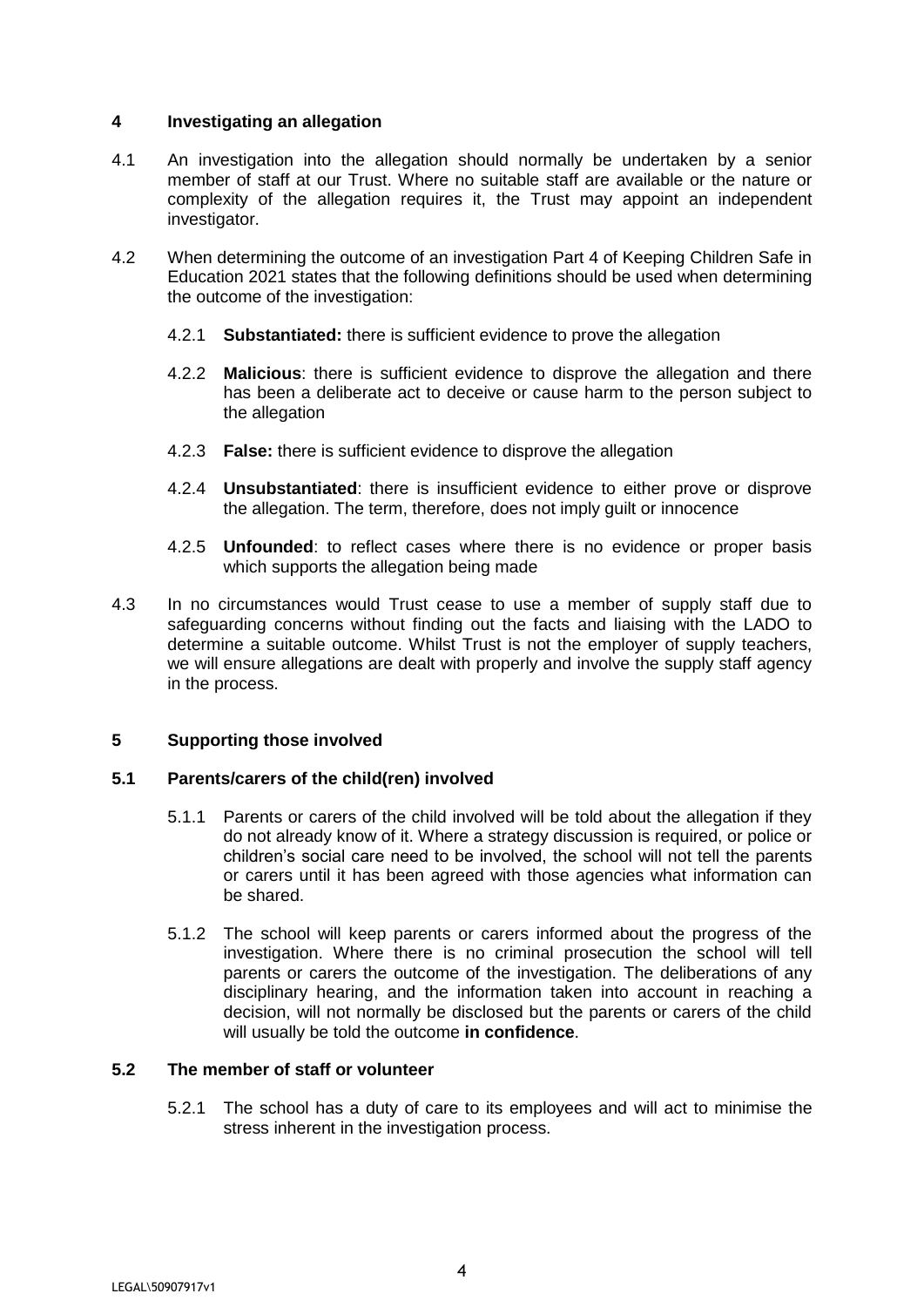- 5.2.2 The person who is the subject of the allegation will be informed as soon as possible, usually after the initial discussion with the LADO. The person will be advised of the likely course of action unless the police or children's social care raise an objection. In those circumstances the school will work with children's social care and the police to agree what information can be disclosed and when.
- 5.2.3 The Principal/Head Teacher/CEO/Deputy CEO/Trustees (as appropriate) will appoint a named representative to keep the person who is the subject of the allegation informed of the progress of the case and up to date on other school related matters. The Principal/Head Teacher/CEO/Deputy CEO/Trustees (as appropriate) will also consider what other support may be appropriate for the individual. The school will advise the individual to contact their trade union representative or a colleague for support. They may also be given access to support services provided by the Trust.
- 5.2.4 The person who is the subject of the allegation will be advised to contact their trade union representative, or a colleague for support.
- 5.2.5 Where an allegation is made against a member of supply staff, the supply agency should provide an additional support to that member of supply staff.

## **6 Suspension**

- 6.1 Suspension is not an automatic response to an allegation being made. The school will only suspend a member of staff following careful consideration of whether there is cause to suspect the child or other children is/are at risk of harm or the case is so serious that it might be grounds for dismissal. In many cases, it may be possible for alternative arrangements to be made so that the individual can continue working.
- 6.2 The Trust makes the decision whether or not to suspend a member of staff. Where the police or children's social care are involved in the case, the school will listen to their views regarding suspension.
- 6.3 The Trust has no authority or power to suspend a member of supply staff where an allegation is made against them. Instead, the Trust immediately will cease to use the services of that member of supply staff.
- 6.4 Where the member of staff is suspended, they will receive written confirmation within one working day and will be informed of the reason for the suspension.
- 6.5 After the suspension, if it is decided that the employee can return to the school, measures will be put in place to support their return to work. This could include a phased return or offering another member of staff as a support system.
- 6.6 The school will not prevent social contact with work colleagues and friends unless there is evidence to suggest such contact may prejudice the gathering of evidence.

#### **7 Resignation**

7.1 If the individual resigns or the supply staff member, contractor or volunteer ceases to provide their service, the investigation into the allegation will be completed. The individual will be given the opportunity to engage with the investigation.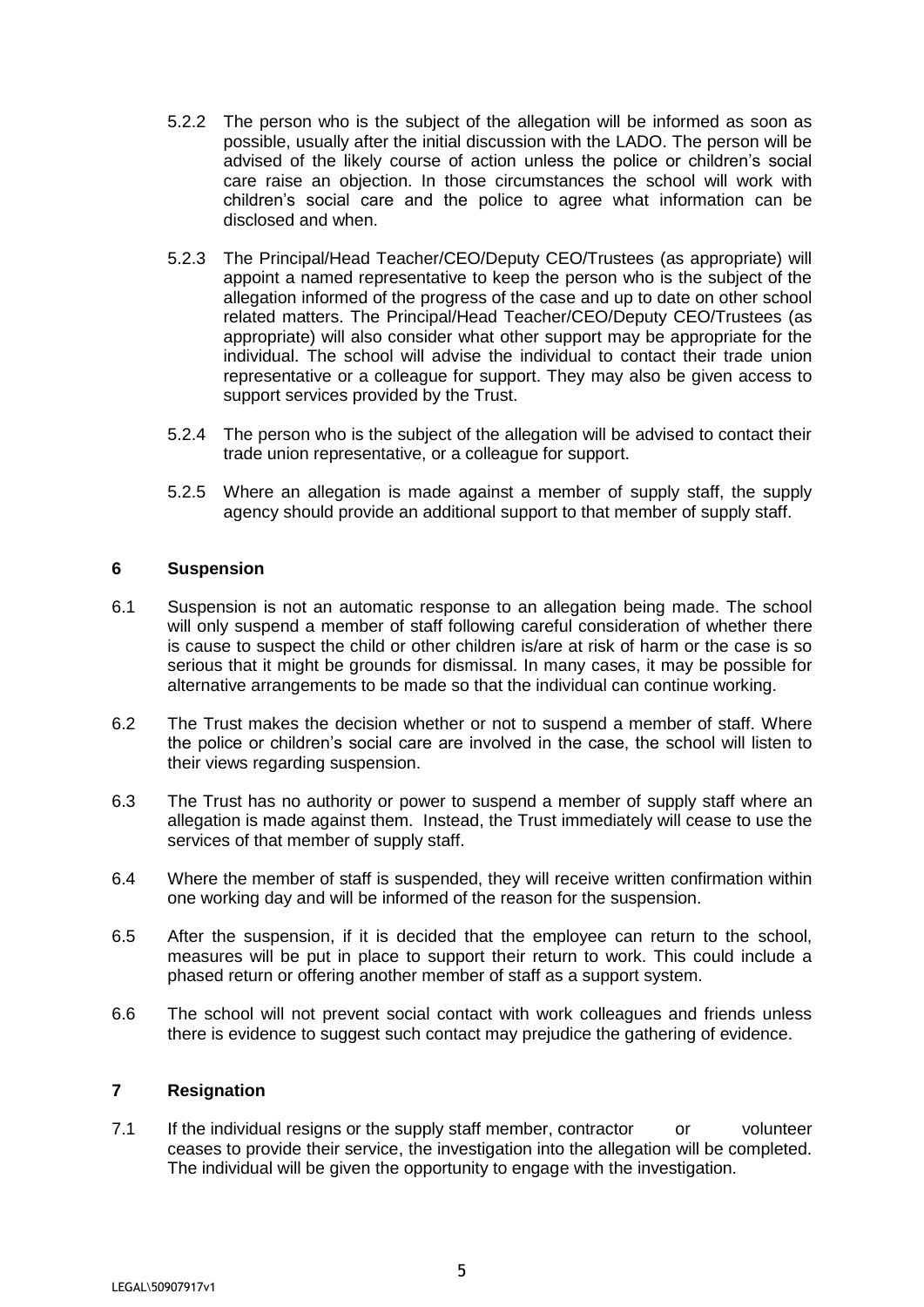## **8 Action on conclusion of the case**

- 8.1 If the allegation is substantiated and:
	- 8.1.1 the employee is dismissed or resigns; or
	- 8.1.2 we cease to use the supply staff member's services as a result of the allegation;
	- 1.1.1 we cease to use the contractor's services as a result of the allegation; or
	- 8.1.3 we cease to use the volunteer's services as a result of the allegation;

the school will consider whether a referral to the DBS and/or to the TRA is required.

- 8.2 Where an allegation is found to be false, the school may refer the case to social services to determine whether the child needs support and/or to understand if there is a safeguarding reason why the false allegation was made.
- 8.3 The school's behaviour policy sets out the action that may be taken against pupils who are found to have made malicious allegations.
- 8.4 Where an allegation is made against a member of supply staff the outcome of the investigation will be shared with the supply agency and the LADO.

#### **9 Post incident review**

9.1 It is good safeguarding practice for schools and academies to review incidents upon their conclusion so they can learn from them and continue to improve standards of safeguarding. Where allegations are made against staff, supply staff, contractors or volunteers, the school may carry out a review at the conclusion of the case.

#### **10 Timescales**

10.1 Investigations into allegations against staff, including agency staff or volunteers or volunteers will be concluded as quickly and efficiently as possible to ensure that any risks to the child or other children and stress to the individual is minimised as far as possible.

## **11 Record keeping**

- 11.1 Allegations found to be false or malicious will be removed from the employment record of the individual. For all other allegations, a clear and comprehensive summary of the allegation, how it was followed up and resolved, a note of actions taken and decisions reached and a declaration on whether the information will be referred to in any future reference will be retained on the employment file. A copy will also be provided to the individual.
- 11.2 The record will be kept, including for people who leave the Trust, at least until the person reaches normal pension age or for 10 years if that will be longer, from the date of the allegation.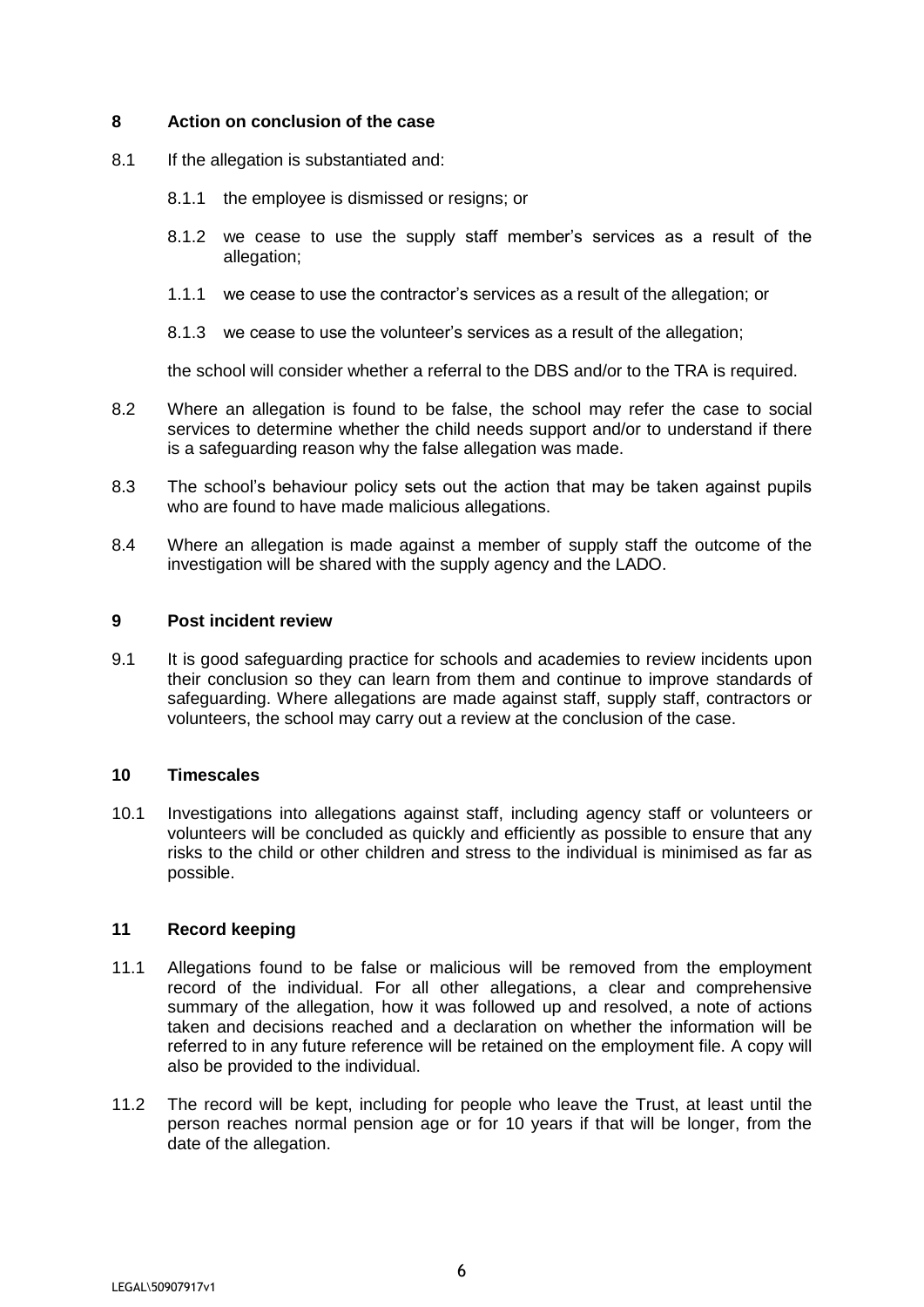11.3 Details of any allegation made by a pupil will be kept in the confidential section of their record.

#### **12 Confidentiality**

- 12.1 The school will make every effort to maintain confidentiality and guard against unwanted publicity whilst an allegation is being investigated.
- 12.2 The Education Act 2002 introduced reporting restrictions preventing the publication of any material that may lead to the identification of a teacher in a school who has been accused by, or on behalf of, a pupil from the same school. This applies to parents and carers as well as the press.

#### **13 Non recent allegations**

- 13.1 Where an adult makes an allegation to Trust that they were abused as a child, that adult will be advised to report the allegation to the police.
- 13.2 Non recent allegations made by a child will be reported to the LADO in line with the local authority's procedures for dealing with non-recent allegations.

#### **14 Part Two: Managing low level concerns**

- 14.1 This part of the policy will be followed when dealing with low level concerns raised in relation to members of staff, including supply staff, contractors or volunteers and may be adapted to each case as required. It will be used alongside the HET **complaints procedure, child protection and safeguarding policy, code of conduct** and **disciplinary procedure**.
- 14.2 Trust promotes a culture in which all concerns about all adults working in or on behalf of the Trust (including supply teachers, contractors and volunteers) are addressed appropriately.
- 14.3 This policy is designed to:
	- 14.3.1 promote and support a culture of openness and trust where staff are clear about the behaviours expected of themselves and their colleagues
	- 14.3.2 ensure staff are comfortable to raise low-level concerns; and
	- 14.3.3 provide for efficient and proportionate handling of those concerns

## **15 Recognising low level concerns**

15.1 This policy will be used to manage 'low-level' concerns, defined in Part 4 of Keeping Children Safe in Education 2021 as any concern – no matter how small, and even if no more than causing a sense of unease or a 'nagging doubt' - that an adult working in or on behalf of the school or college may have acted in a way that: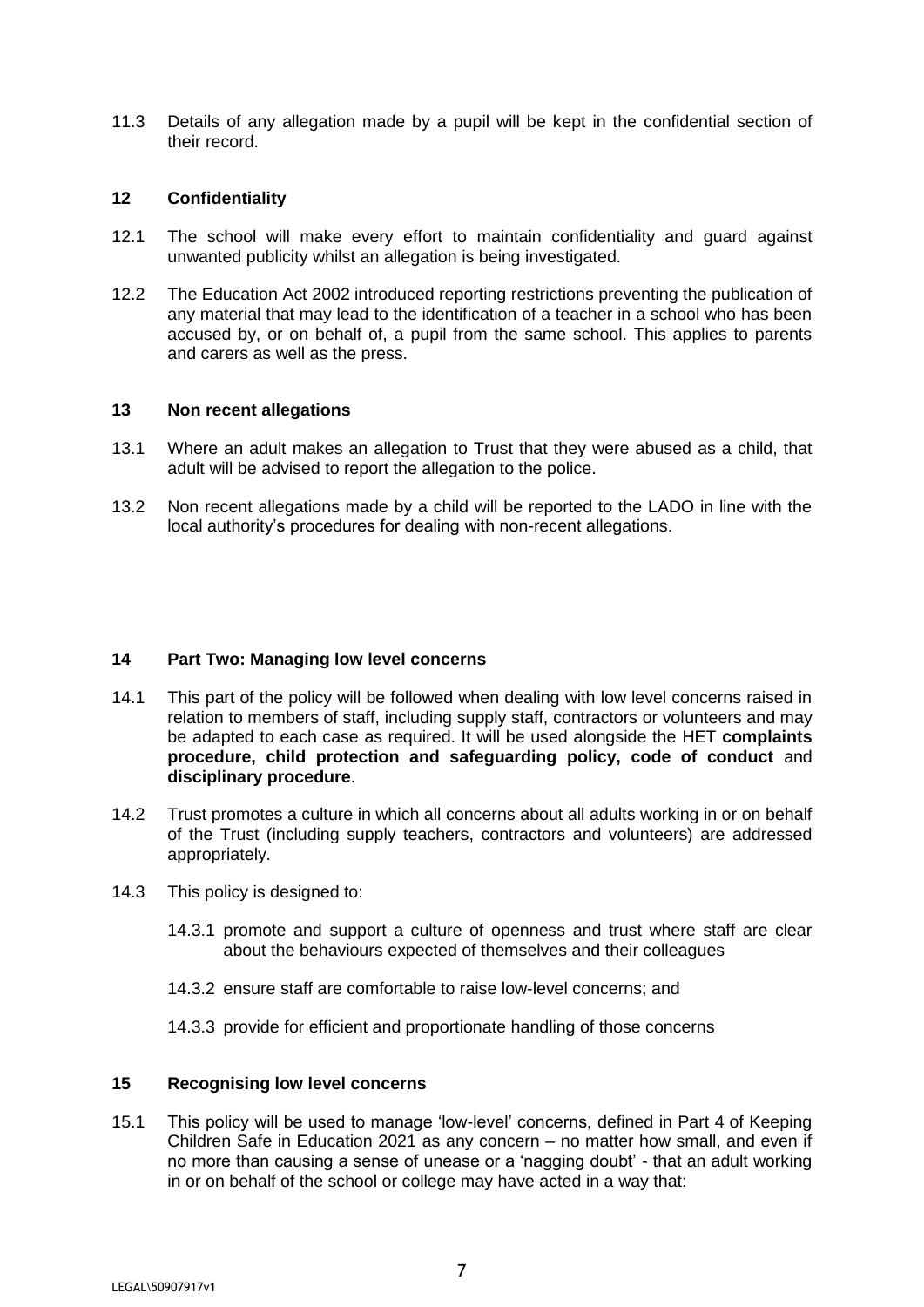- 15.1.1 is inconsistent with the staff code of conduct, including inappropriate conduct outside of work; and
- 15.1.2 does not meet the allegations threshold or is otherwise not considered serious enough to consider a referral to the Local Authority Designated Officer (LADO).
- 15.2 Examples of such behaviour could include, but is not limited to:
	- 15.2.1 being over friendly with children;
	- 15.2.2 having favourites;
	- 15.2.3 taking photographs of children on their mobile phone;
	- 15.2.4 engaging with a child on a one-to-one basis in a secluded area or behind a closed door; or
	- 15.2.5 using inappropriate sexualised, intimidating or offensive language.

#### **16 Sharing low level concerns**

- 16.1 For our culture of openness and trust to prevail, all staff should share any low level concerns they have. Serious Case Reviews and Safeguarding Practice Reviews have often evidenced how low level concerns felt and/or expressed by staff relating to individuals who were later found to have sexually abused children at a school were not recorded. When they are not recorded, they cannot be reviewed or studied for patterns of behaviour.
- 16.2 To minimise and hopefully eradicate the risk of those opportunities being missed, it is critical that staff understand their role in identifying and reporting low level concerns.
- 16.3 All staff are encouraged to immediately report low level safeguarding concerns as defined in this policy so that the identified behaviours can be investigated and managed appropriately.
- 16.4 All low level concerns in relation to staff, supply staff, contractors or volunteers should be reported immediately to the Principal/Head Teacher. Concerns about the headteacher should be reported to the Governors/Trustees.
- 16.5 The procedure for reporting low level concerns is consistent with that for reporting allegations of abuse as set out in part one of this policy. Staff do not need to determine whether their concern meets the threshold set out in part one of this policy or is a low level concern. The Principal/Head Teacher or Governors/Trustees (as appropriate) will make this determination once the staff member has reported the issue.

## **17 Responding to low-level concerns**

17.1 The Principal/Head Teacher or Governors/Trustees (as appropriate) will review the concern to confirm that it is not a more serious issue that should be dealt with under part one of this policy. An issue reported as a low level concern would be dealt under part one of this policy where it meets the threshold set out in part one or there is a pattern of low level concerns expressed about the individual or wider staff practices